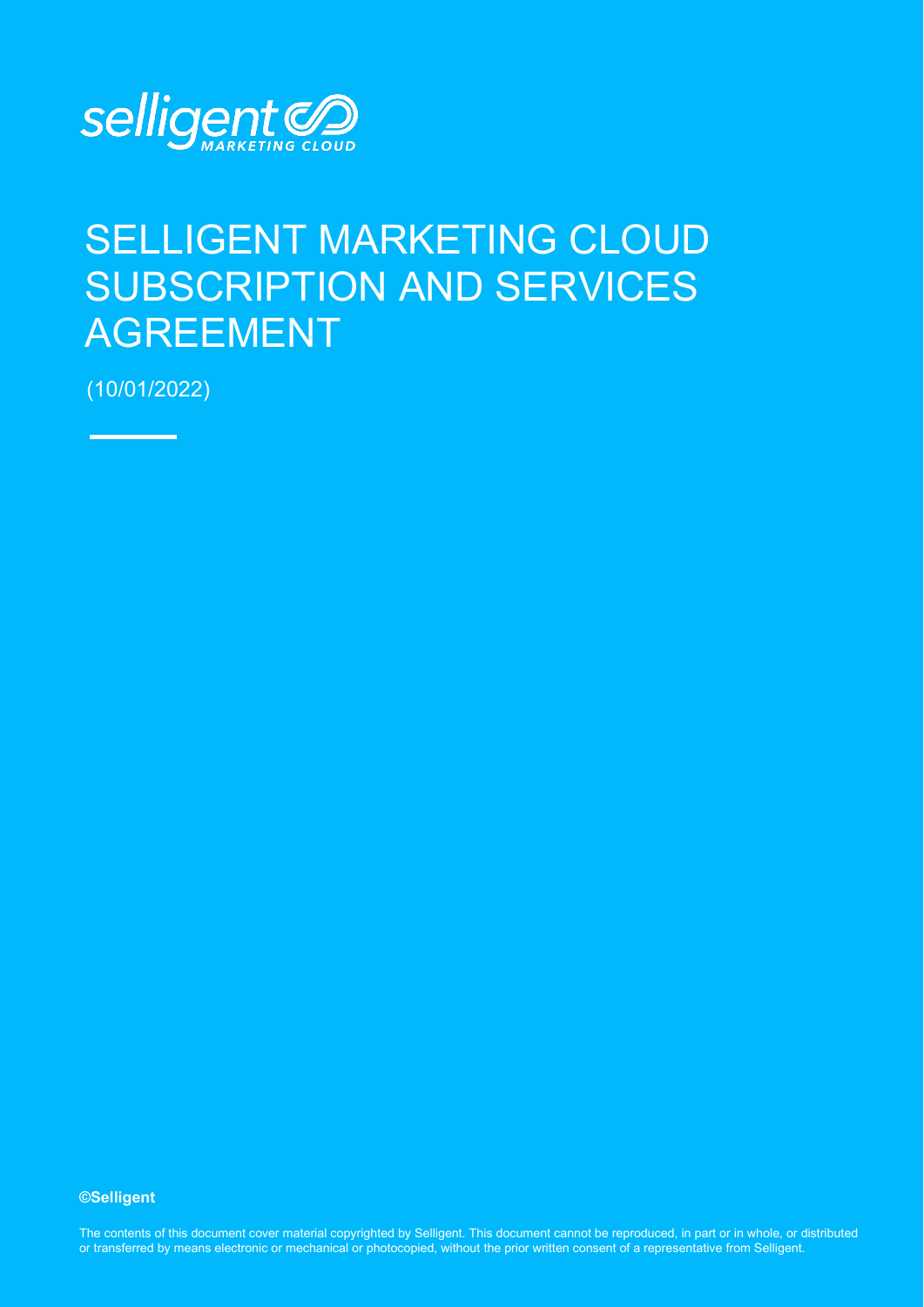

# **SELLIGENT MARKETING CLOUD SUBSCRIPTION AND SERVICES AGREEMENT**

THIS SUBSCRIPTION AND SERVICES AGREEMENT GOVERNS ACQUISITION AND USE OF SELLIGENT'S SERVICES BY THE CLIENT. BY EXECUTING A SALES ORDER AND/OR STATEMENT OF WORK THAT REFERENCES THIS AGREEMENT, THE CLIENT AGREES TO ALL OF THE TERMS AND CONDITIONS OF THIS AGREEMENT. THE INDIVIDUAL ENTERING INTO THIS AGREEMENT ON BEHALF OF A COMPANY OR OTHER LEGAL ENTITY REPRESENTS TO HAVE THE AUTHORITY TO BIND SUCH ENTITY AND ITS AFFILIATES TO THESE TERMS AND CONDITIONS. ANY INDIVIDUAL WHO DOES NOT HAVE SUCH AUTHORITY, OR IF YOU DO NOT AGREE WITH ALL OF THESE TERMS AND CONDITIONS, MUST NOT ACCEPT THIS AGREEMENT. ANY CLIENT WHO DOES NOT AGREE WITH THESE TERMS AND CONDITIONS MAY NOT ACCESS OR USE THE SERVICES.

This Agreement was last updated on **January 10, 2022**, it is effective between the Client and Selligent as of the date of a Sales Order and/or Statement of Work is executed by both parties ("Effective Date").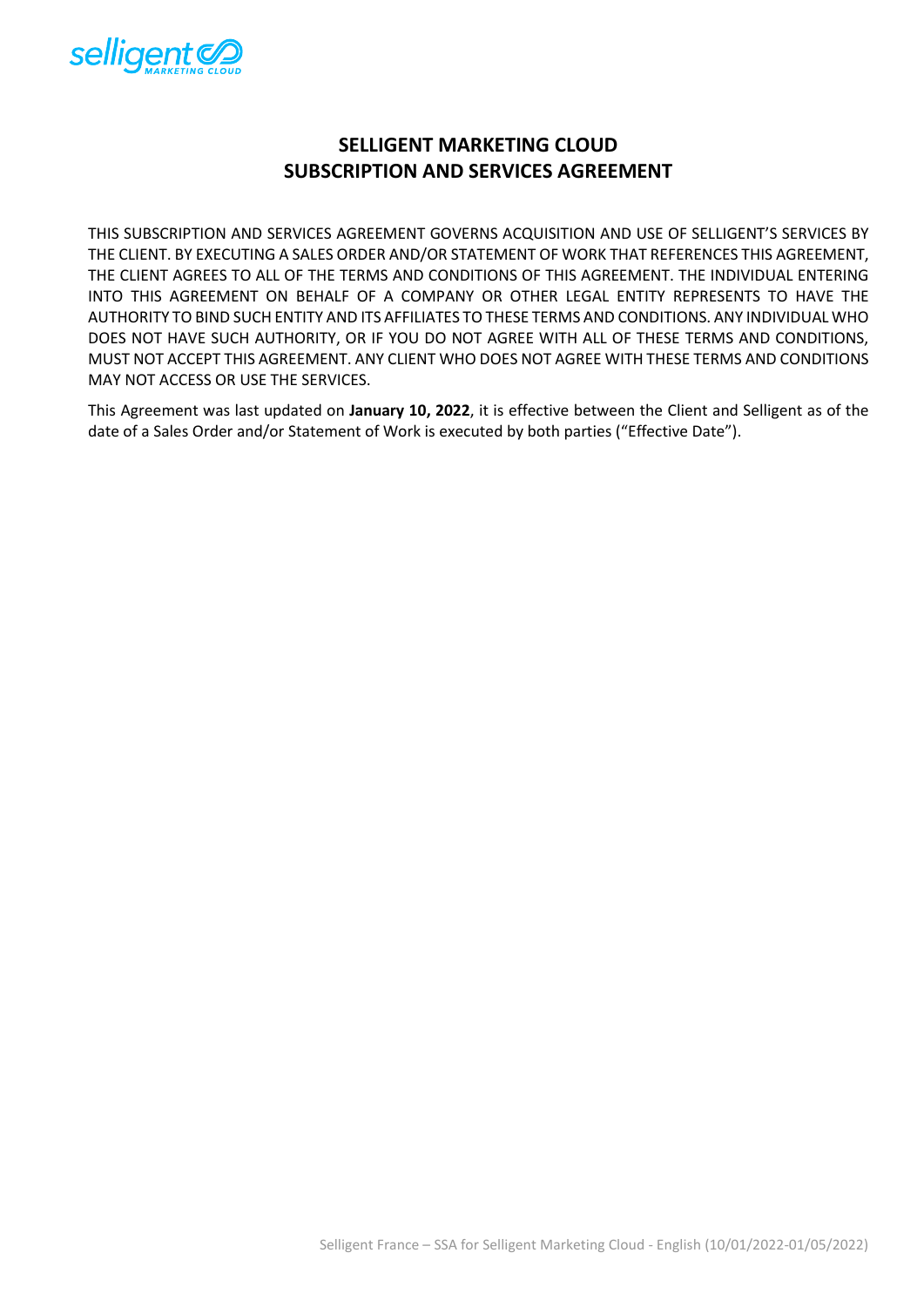# **Article 1.- Definitions**

**"***Agreement***"** means this Subscription and Services Agreement, the Service Order(s) and the other documents as listed below, in prevailing order should there be conflicting provisions:

| 1° Selligent Service Order(s)                            |
|----------------------------------------------------------|
| 2° Specific Terms, as applicable                         |
| 3° Data Processing Agreement ("DPA")                     |
| 4° Selligent Support and Service Level Agreement ("SLA") |
| 5° Subscription and Services Agreement ("SSA")           |
|                                                          |

"*Affiliates*" means any entity that controls, is controlled by, or is under common control with the named entity ("Affiliates"), where "control" is defined as the ownership of at least 51% of the equity or beneficial interests of such entity or the right to vote for or appoint a majority of the board of directors or other governing body of such entity.

**"***Acceptable Use Policy***" or "***AUP***"** refers to the required actions and practices, as well as those actions and practices that are unacceptable and prohibited, with respect to the Client's use of any product or Service created, developed, sold, licensed, delivered, supplied or performed by Selligent.

**"***Client***"** includes any Affiliates of the signing entity any and all employees, agents (third party service providers), or subcontractors of Client who access or otherwise use the Services provided under a specific Service Order and/or perform services incidental thereto. Signing entity shall assume any liability arising out of acts or omissions of its Affiliates, employees, agents (third party service providers) or subcontractors under this Agreement. For the avoidance of doubt, only the signing entity and Selligent are party to the Agreement.

**"***Client Data***"** means all data, documentation, content or information submitted by or on behalf of Client for the purpose of performing the Subscription Services, or generated and used by the Subscription Services, including personal data, audio-visual design (such as photographic images, animations, illustrations) or other identifying or branding elements of Client or its customers to enable performance of the Services.

"*Deliverables*" means certain work product, limited to content specific to Client and excluding any retained, common, reusable or generic elements or methodologies, if any, as described in an SOW for Project Services.

**"***Documentation***"** means the information provided by Selligent describing operation and use of the Service(s), by any means of delivery, whether at Client's request or otherwise, along with any other information provided to Selligent's clients generally, and all such items as updated from time to time.

**"***Platform***"** means the technical infrastructure Selligent has in place to provide the Subscription Services for Client.

**"***Project Services***"** means project or data services, of which timing and staff availability are planned with Client. Project Services can be (but are not limited to) auditing the quality of databases, project management, technical integration services, campaign creation services, consultancy services and training services.

**"***Service Order***"** means a Sales Order for Subscription Services, a Project Services order ("Statement of Work") or other form, specifying, amongst others, the scope of Services ordered, its subscription term and the applicable fees. All such forms are executed under this Subscription and Services Agreement and deemed incorporated herein.

**"***Services***"** means the Subscription Services, Project Services and Support Services that Client orders under this Agreement.

**"***Subscription Services***"** means access to software module(s) made available by Selligent to Client (e.g. Selligent Marketing Cloud Base, channels or options) in a Software as a Service mode within the limits set out in the Sales Order.

**"***Subscription Term***"** means the term specified in the applicable Sales Order during which Client can use the Subscription Services.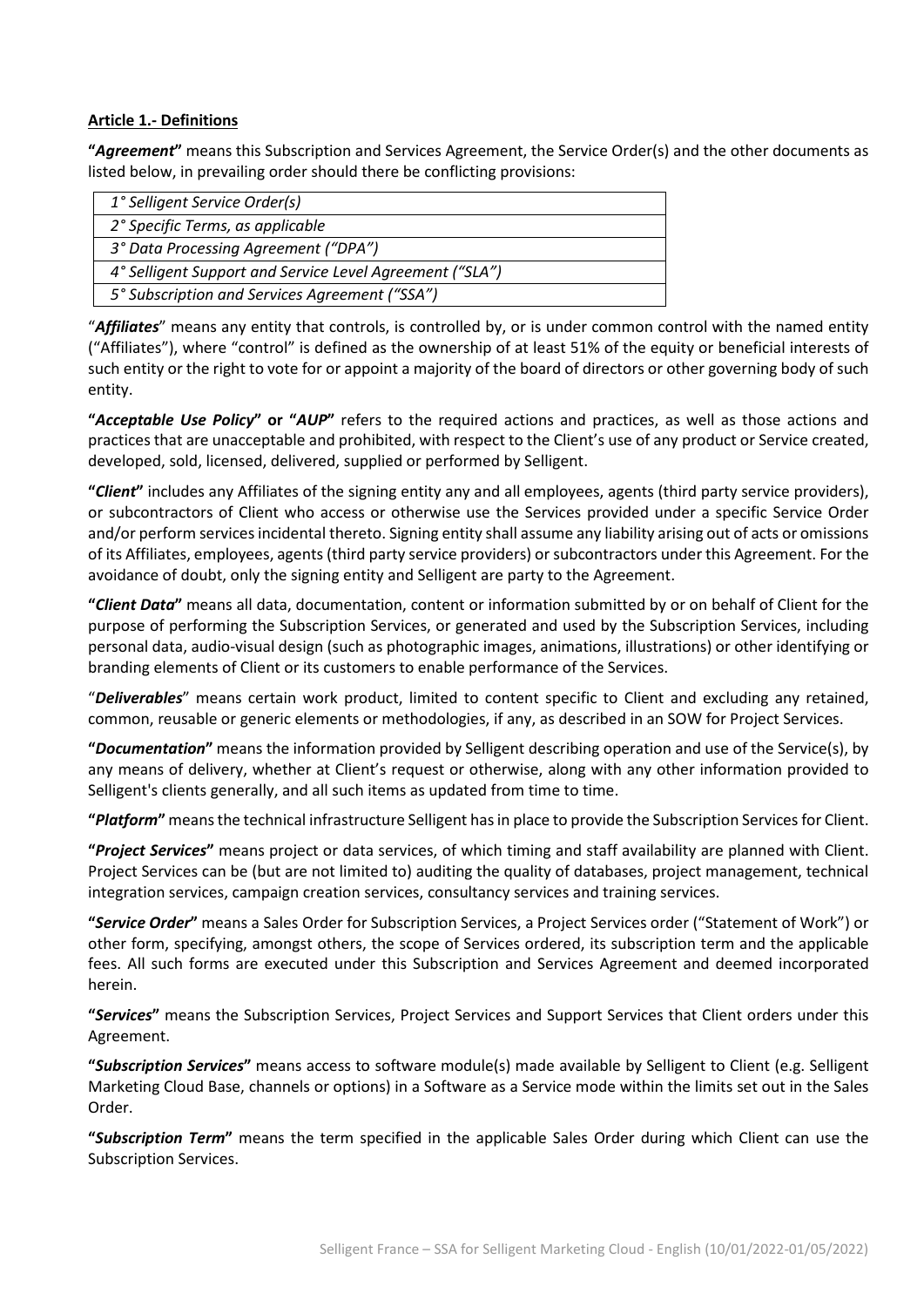**"***Support Services***"** means helpdesk and technical support services which are by nature consumed on an ad-hoc basis and cannot be planned. Selligent provides permanent availability for those services governed by the conditions in the SLA.

**"***Usage Rights***"** means those rights to use the Subscription Services within the limits set out in the Sales Order.

**"***User***"** means any individual expressly authorized by Client to use the Services and to whom Client has supplied a user identification and password, such as employees, agents (third-party service providers) or subcontractors.

# **Article 2.- Object**

2.1. Subject to the terms of this Agreement, Selligent grants Client, within the limits set out in the Sales Order, the non-transferable, non-exclusive, non-sublicenseable right to use the Subscription Services ordered under such Sales Order.

2.2. Selligent will also provide Client with Project Services, Success Services and Support Services as indicated in a Sales Order or Statement of Work.

2.3. Client does not have any right, claim or interest whatsoever relating to the Services other than those granted under this Agreement.

2.4. Selligent is authorised to engage and exchange subcontractors for the performance of its contractual obligations under this Agreement in compliance with the applicable provisions in the DPA. Selligent is responsible for any acts or omissions of such subcontractors under this Agreement as if such acts or omissions were performed by Selligent directly.

2.5. Ordering of one or more Subscription Services is not contingent on the delivery of any future functionality or features, nor on any oral or written private or public comments made by Selligent in relation to such future functionality or features.

2.6. Selligent and its technical partners are authorized to examine the Platform and the Services at any time without prior consent in the context of maintenance operations, installation of patches and Client support.

2.7. Selligent may analyse the Subscription Services to gather information in relation to Client's use of the Subscription Services to improve its products and services, without accessing Client Data.

#### **Article 3.- Selligent's Obligations**

3.1. Selligent shall provide the Service(s) in a workmanlike manner consistent with general industry standards reasonably applicable to the provision thereof. Subject to maintenance and downtime contemplated in the SLA, if Client notifies Selligent in writing, within thirty (30) calendar days of receipt thereof, of the failure of any unaltered version of any Deliverables specified in an applicable Statement of Work or any Subscription Services ordered in a Sales Order, to perform as described in any Documentation or set forth in an applicable Statement of Work ("Error(s)"), Client's sole remedy and Selligent's sole liability with respect to the noted Errors in the unaltered versions of such Deliverables or Subscription Services, shall be to attempt to correct those Errors. Should any Errors contained within any of the Deliverables or with respect to any Subscription Services result from a denial of services attack, or from Client's, or any third party's actions, alterations, modifications or adjustments to the same, Selligent may, in its sole discretion, attempt to correct those Errors, on a time and materials basis at its then-current rates.

3.2. Client acknowledges that timeframes specified in any Service Order are only estimates and that actual performance times will be dependent upon Client's timely provision of accurate and properly formatted data, feedback and access to key personnel reasonably requested by Selligent from time-to-time. Selligent shall not be account able for any performance delays caused by Client's failure to timely provide such data, access or feedback required for its performance. In such an event, estimated timetables shall be extended accordingly, and fees may be increased as a result of such delays.

#### **Article 4.- Client's Obligations**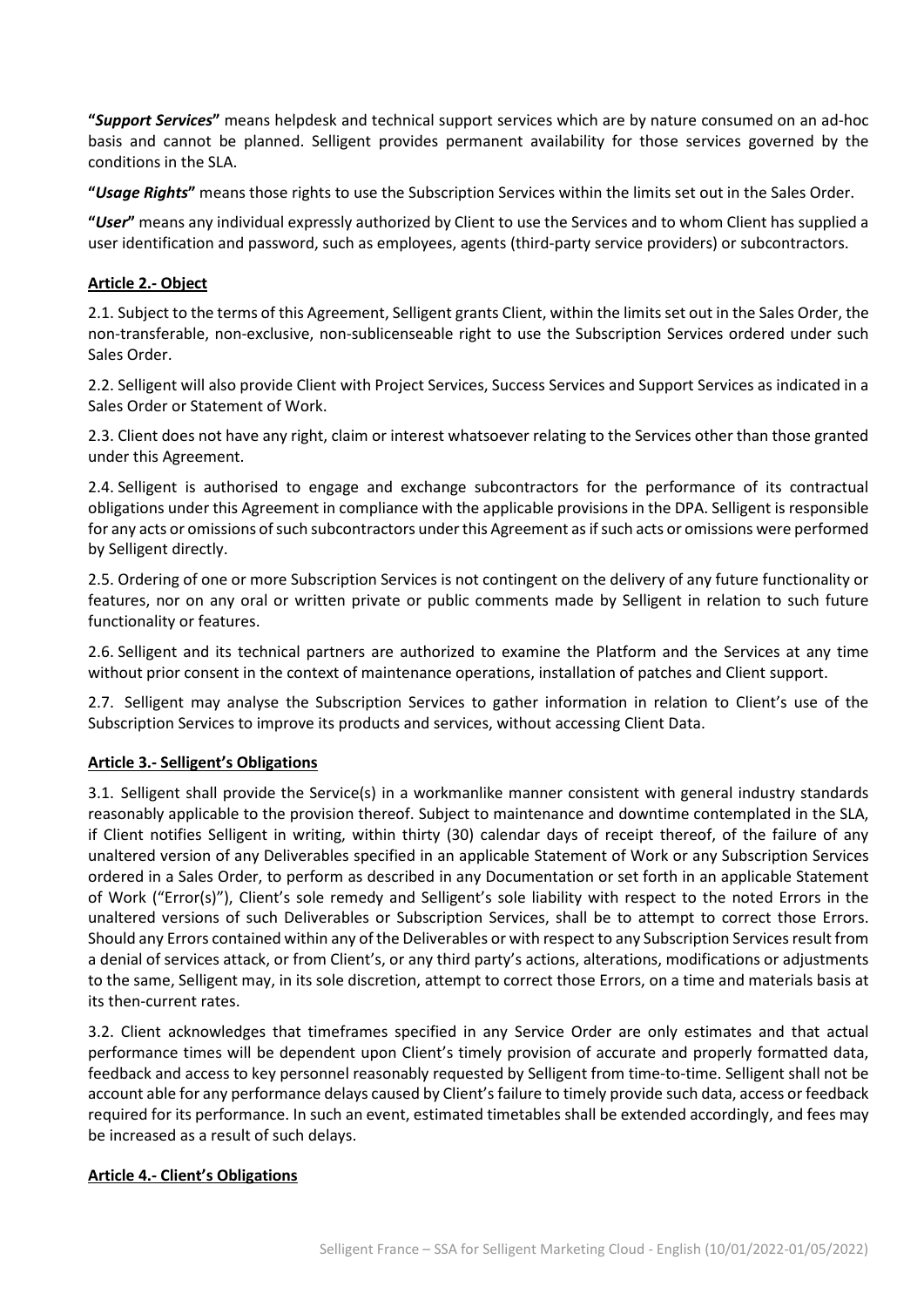4.1. Client shall use the Services for internal business purposes only. Client is solely responsible for the use of the Platform and the Services under Client's user accounts and acknowledges having been sufficiently informed about the Services specificities. Client (i) shall implement the necessary measures to prevent unauthorized access to, or use of, the Services, and will promptly notify Selligent of any such unauthorized access or use of which Client becomes aware; (ii) has sole responsibility for the accuracy, quality, integrity, legality, reliability and appropriateness, and, in general, the content of Client Data stored in the Platform and used by the Services; and (iii) shall comply with all applicable laws and Selligent's reasonable instructions and recommendations with respect to the Services.

4.2. Client is responsible for the provision and use of the appropriate equipment, including computers, computer operating system and web browser, needed to connect to and use the Services. Client shall ensure that this equipment complies with the specifications set forth in the Documentation.

4.3. Client will ensure that any User using the Services (i) has followed the on-line training made available by Selligent and is properly certified, or has been properly trained by Selligent certified trainers, the latter training being billable; and (ii) uses the Services in accordance with the acceptable use of the Services as set forth in Article 8 below. In particular, this implies that the quality of the databases used for sending e-mails complies with the acceptable use of the Services. Should the quality appear to be below such acceptable use after the database audit performed as part of the set-up services and fees, Selligent will make the necessary recommendations in collaboration with Client. Implementation of the recommendations will be charged at the agreed rates for Project Services subject to Client's prior approval.

# **Article 5.- Evolution of the Services**

Selligent reserves the right to update, upgrade or discontinue features of the Services. No functionality of the Services will be materially decreased from that available as of the ordering of such Services. In case of a major upgrade, Client shall be provided with a prior reasonable notification via the Platform.

#### **Article 6.- Data Ownership and Protection**

6.1. Subject to the terms of the DPA and Selligent's Privacy Policy available at: [https://www.selligent.com/privacy-policy,](https://www.selligent.com/privacy-policy) Client agrees that Selligent may process Client Data.

6.2. Client Data remain Client's exclusive property. Client hereby grants to Selligent a non-exclusive, nontransferable license to use, perform and display identifying or branding elements of Client during the Subscription Term solely to allow Selligent and/or its Affiliates to perform its obligations as stated herein.

6.3. Selligent's back-up procedure is described in the SLA. However, Client acknowledges that the Services are not meant to replace Client's need for making copies of its primary Client data source. Client is responsible for maintaining copies of its primary Client data.

6.4. Client Data may be retrieved by Client from the Platform at any time during the term of this Agreement. Upon specific request in writing by Client made at the latest by the effective date of termination or expiration of this Agreement, Selligent shall return Client Data to Client through FTPS or SFTP within fifteen (15) calendar days of such request. All complaints relating to the return of the data must be notified to Selligent in writing within ten (10) calendar days of the return, failing which all rights whatsoever will be null and void. The Client Data will be returned in a format that can be run on standard database systems. Client will be invoiced for the costs related to such return at the agreed rates for Project Services subject to a cap of €1,000. After termination of the Agreement, Selligent shall have no obligation to maintain or provide Client Data and shall, in any case, delete all Client Data in its systems or otherwise in its possession or control.

#### **Article 7.- Intellectual Property**

7.1. Client acknowledges that in providing the Services, Selligent uses original and any copies (by whomever produced), updates or extensions of (a) Selligent and/or its Affiliates' company name(s), copyright(s), trademark(s), logo(s), domain name(s), the product and service name(s) associated with the Services and other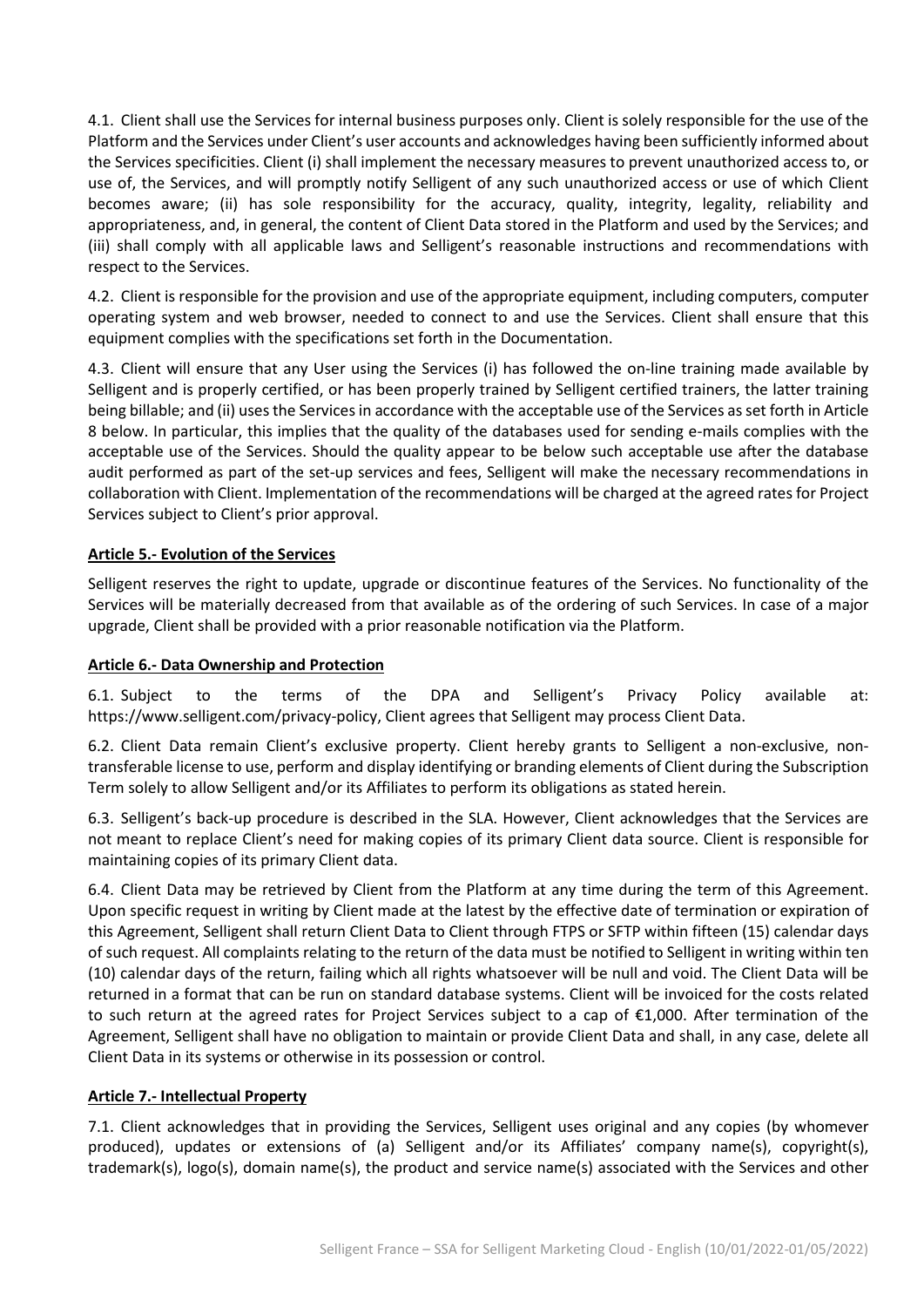trademarks and service marks, (b) certain audio and visual information and (c) other technology, software, hardware, products, processes, algorithms, user interfaces, know-how and other trade secrets, techniques, designs, inventions and other tangible and intangible technical material or information (collectively "Selligent Technology"), and that the Selligent Technology is covered by intellectual property rights owned or licensed by Selligent and/or its Affiliates (collectively "Selligent IP Rights"). Certain components of the Selligent Technology may be provided by third-party providers, and are subject to Specific Terms as may be indicated in the applicable Sales Order. Such third-party components are the intellectual property of the specific providers, and as such, no right, title or interests, other than the right to utilize the Services as described herein, shall vest in the Client. Selligent IP Rights, and its suppliers, include all copies, updates or additions, including any new functions, that may be developed for Client. The intellectual property rights on any improvement, design contributions or derivative works conceived or created by either party in or to the Services will also be exclusively owned by Selligent or its suppliers. Other than as expressly set forth in this Agreement, no right, title, license or any other rights in or to the Selligent Technology or Selligent IP Rights are granted to Client.

7.2. Documents, software or hardware made available to Selligent by Client shall be and remain the sole and exclusive property of Client or its suppliers.

7.3. Selligent represents to Client that it has the right to enter into this Agreement and grant the Usage Rights provided herein.

7.4. Selligent shall defend Client against any claim brought against Client by a third party alleging that the use of the Services as contemplated hereunder constitutes a direct infringement or misappropriation of a patent claim, copyright or trademark or trade secret of such third party, and Selligent will pay damages finally awarded against Client (or the amount of any settlement Selligent enters into) with respect to such claims, provided Client (a) promptly gives written notice of such claim to Selligent (but only to the extent that delay in giving notice materially impairs Selligent's ability to defend the claim); and (b) gives Selligent primary control of the defense and settlement of the claim. This obligation of Selligent shall not apply if the alleged infringement or misappropriation results from a use of the Services in violation of this Agreement by the Client or its Users.

7.5. Selligent shall have primary control of the defense of the claim and may agree on any settlement provided Selligent will not enter into or agree to any settlement that imposes any obligation on Client without Client's prior written consent. Selligent will not admit liability on behalf of Client. In case Client rejects the defense by Selligent or the control of such defense by Selligent, Selligent shall be released of any obligation under this Article 7. Client shall provide Selligent with full assistance in such defense and can participate to the defense at its own expense and with its own counsel. Selligent shall keep Client advised of the status of the claim and will consider in good faith recommendations made by Client with respect to the claim.

7.6. Selligent reserves the right to cease such defense of any claim in the event the Services are no longer alleged to infringe or misappropriate, or are held not to infringe or misappropriate, the third party's rights.

7.7. In the event a claim under this Article is made, or is, in Selligent's reasonable opinion, likely to be made, Selligent may, at its sole discretion and expense: (i) procure for Client the right to continue using the Services under the terms of this Agreement; or (ii) replace or modify the Services to be non-infringing without material decrease in functionality. If the foregoing options are not reasonably available, Selligent may terminate the infringing Services and refund all prepaid fees to Client, without any additional compensation or damages.

7.8. Selligent's obligations under this Article 7 shall be Client's sole remedy for any above claim and action.

#### **Article 8.- Acceptable use of the Services - Restrictions**

8.1. Selligent grants Client a limited, non-exclusive, non-transferable, non-sublicenseable, right to access and use the Service(s) in accordance with all the terms and conditions of this Agreement. Client must comply with Selligent Acceptable Use & Anti-Spam Policy ("AUP") of Selligent, as may be updated from time-to-time by Selligent, on notice to the Client, currently available at : https://www.selligent.com/acceptable-use-policy

Client further agrees to: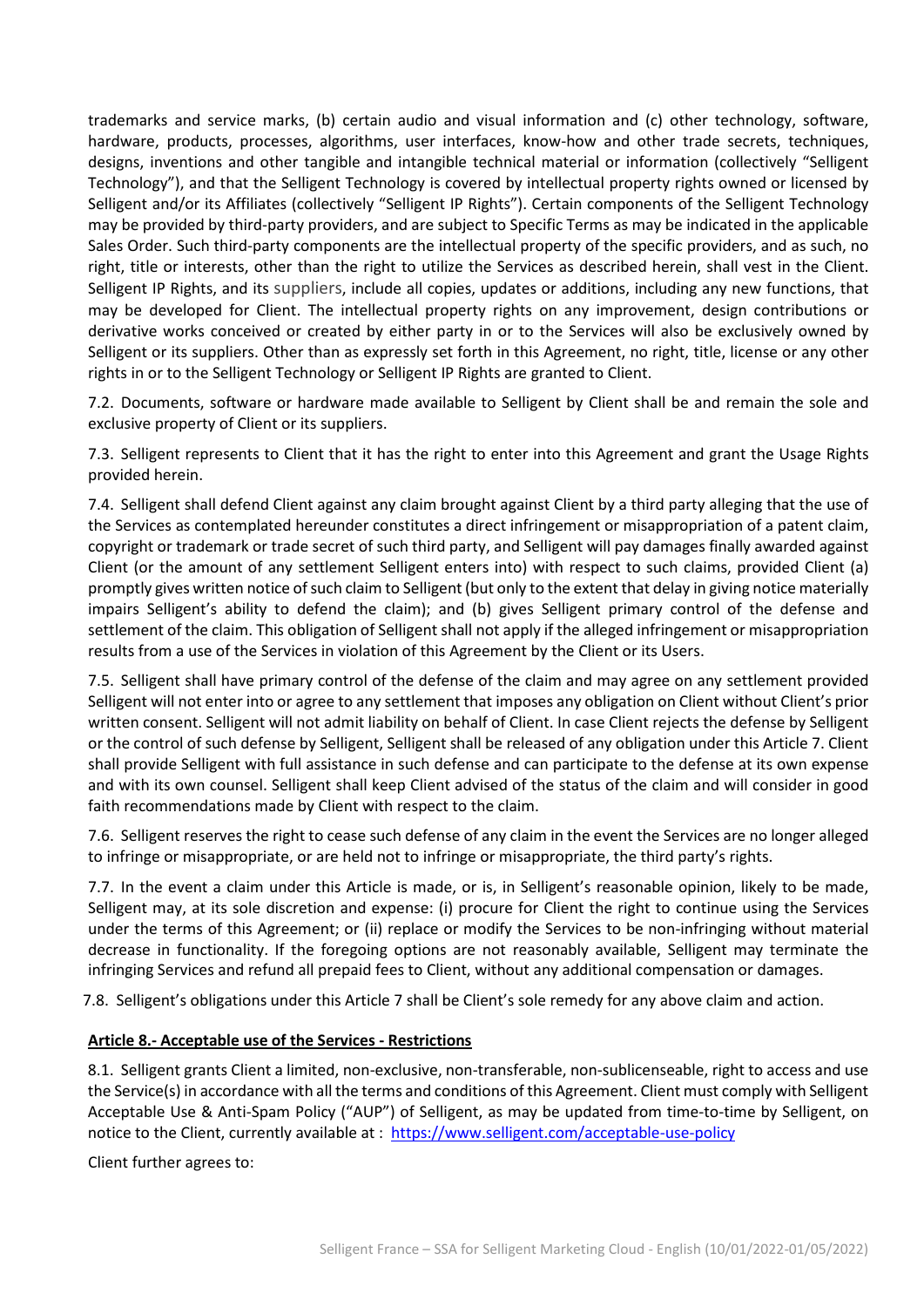- (i) Use the Services and the Platform in accordance with the Documentation, best practices and generally accepted code of conduct.
- (ii) Not to license, sublicense, sell, resell, rent, lease, transfer, assign, distribute, time-share or otherwise commercially exploit or make the Services available to any third party, other than as contemplated by this Agreement;

8.2. Third-Party Providers - Any exchange of data or other interaction between Client and a third party provider (other than any subcontractor or agent performing any obligation of Selligent under this Agreement), and any purchase by Client of any product or service offered by any third party provider, is solely between Client and such third party provider.

8.3. Subject to this Agreement, Client shall defend, indemnify and hold Selligent harmless against any loss or damage (including reasonable attorneys' fees) incurred in connection with claims made against Selligent by a third party in relation to Client Data or alleging that Client's illegal or unauthorized use of the Services infringes the rights of, or has otherwise harmed, a third party, provided Selligent (a) promptly gives written notice of the claim to Client (but only to the extent that delay in giving notice materially impairs Client's ability to defend the claims); and (b) gives Client primary control of the defense and settlement of the claim.

8.4. Client shall have primary control the defense of the claim and may agree on any settlement, provided Client will not enter into or agree to any settlement that imposes any obligation on Selligent without Selligent's prior written consent. Client will not admit liability on behalf of Selligent. In case Selligent rejects the defense by Client or the control of such defense by Client, Client shall be released of any indemnification obligation under this paragraph. Selligent shall provide Client with full assistance in such defense and is allowed to participate to the defense at its own expense and with its own counsel. Client shall keep Selligent informed of the status of the claim and will consider in good faith recommendations made by Selligent with respect to the claim.

# **Article 9.- Limitation of liability**

9.1. Except for what is specifically provided for below, the parties' liability is governed by the liability rules under the governing law.

9.2. Each parties' liability shall, in any case be, limited to the twelve (12) months value of the Subscription Services fee (see the Sales Order), whether in contract or in tort.

9.3. No party shall be liable for consequential damage or loss, such as loss of revenues or profits, of commercial opportunities, of data or of use of data, damage to the brand or know-how, third party claims, whether in tort on in contract, whether or not it knew of the possibility of such loss.

9.4. With regard to Project Services and Support Services, Selligent undertakes to comply with generally accepted professional standards and Selligent's liability is limited to those operations by Selligent necessary to rectify a Service that does not meet generally accepted professional standards. However, if it becomes apparent that Selligent personnel must attend when the operating incident is not attributable to Selligent, this Service will be invoiced.

9.5. Nothing in this Agreement excludes the liability of either party (a) for death or personal injury caused by its negligence or (b) for fraud or fraudulent misrepresentation.

# **Article 10.- Confidentiality**

10.1. "Confidential Information" refers to any information of a party ("Disclosing Party") disclosed by or on behalf of the Disclosing Party to the other party ("Receiving Party"), whether orally or in writing, that is designated as confidential or that reasonably should be understood to be confidential given the nature of the information and the circumstances of the disclosure (including pricing and other terms reflected in all Service Order(s)), the Service(s), the Selligent Technology, business and marketing plans, trade secrets, technology and technical information, product designs, methods, processes, code, data, inventions, apparatus, statistics, programs, research, development, information technology, network designs, passwords, sign-on codes, usage data, the Documentation and the terms of this Agreement. Confidential Information shall not include any information that: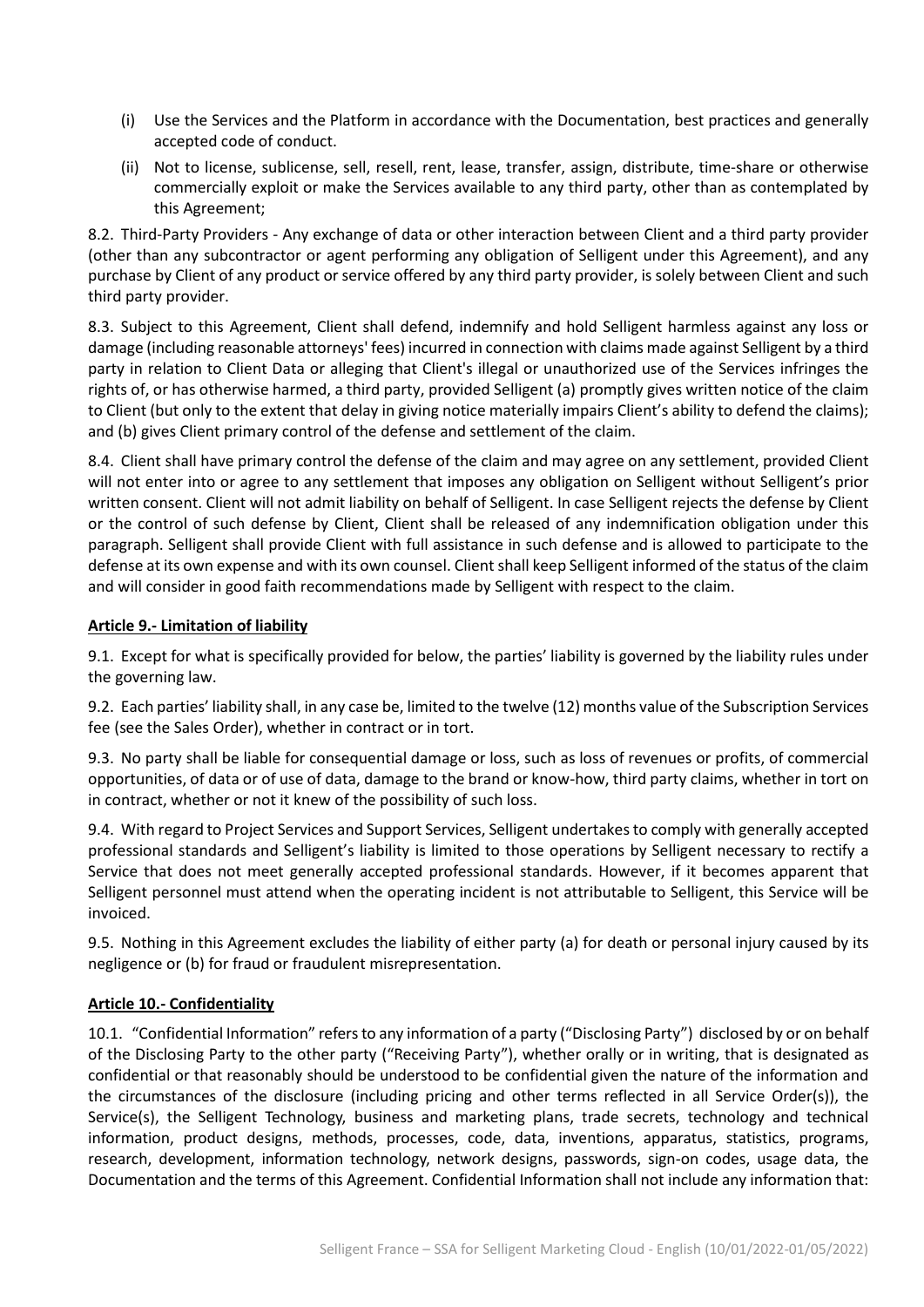(a) is or becomes generally known to the public without breach of any obligation owed to the Disclosing Party; (b) was known to the Receiving Party prior to its disclosure by the Disclosing Party without breach by any third party of any obligation owed to the Disclosing Party; (c) was independently developed by the Receiving Party without breach of any obligation owed to the Disclosing Party; or (d) is received from a third party without being subject to any confidentiality obligation.

10.2.Each party agrees that it will not use in any way for its own account or the account of any third party, any Confidential Information, except that each party may use the Confidential Information to perform its obligations or exercise its rights under this Agreement, and each party will take reasonable care and precaution to protect the confidentiality of such information. Reasonable care and precaution mean such care and precaution the Receiving Party takes to protect its own similar Confidential Information, but which shall not be less than reasonable standard of care.

10.3.Such non-disclosure obligations shall not apply to information that (a) was already rightfully known to the Receiving Party prior to disclosure by the Disclosing Party hereunder; (b) became part of the public domain after its disclosure or was part of the state of the art at the time of disclosure, provided, in both cases, that this was not the result of a violation of a confidentiality obligation with respect to the party that transmitted the Confidential Information; (c) has been rightfully received from a third party not under obligation of confidentiality; (d) has been approved for release by written authorization; or (e) was independently developed by a party without the use of the Confidential Information.

10.4.Each party agrees that Confidential Information remains, in any event, the property of the Disclosing Party.

10.5.Disclosure of Confidential Information is only permitted to the legal representatives, agents, suppliers, service providers or subcontractors of the parties within the limit of what they need to know to perform the tasks incumbent upon them.

10.6.The parties undertake to inform the persons to whom the information is transmitted of its confidential nature. They also agree to have their suppliers, service providers or subcontractors sign a confidentiality undertaking in terms similar to the one they have subscribed to hereby, it being understood that the parties are guarantors of compliance by the persons referred to in this paragraph of this confidentiality obligation.

10.7.If the Receiving Party is compelled by law or judicial or regulatory order to disclose Confidential Information of the Disclosing Party, it shall (a) provide the Disclosing Party with reasonable prior written notice of such compelled disclosure (to the extent legally permitted); (b) provide the Disclosing Party with reasonable assistance and cooperation, at Disclosing Party's cost, if the Disclosing Party wishes to contest or limit the disclosure; and (c) only disclose that Confidential Information necessary to comply with such order in consultation of counsel at Disclosing Party's reasonable cost.

10.8.Upon the written request of Disclosing Party at any time throughout the Subscription Term or upon expiration or termination of this Agreement, Receiving Party shall at its option, and if legally permissible, return or destroy (and certify such destruction in a signed writing) all Confidential Information of Disclosing Party, including all copies thereof, whether in physical or electronic form; provided, however, that Selligent and its Affiliates may retain an archival set of its working papers and a copy of Client's Confidential Information for ensuring compliance with applicable laws, regulations and professional standards regarding documentation of work performed under this Agreement. To the extent that it is impracticable to return or destroy any Confidential Information, and with respect to any information retained for archival purposes, Receiving Party shall continue to maintain the confidentiality of such information in accordance with this Agreement for as long as such information is retained.

10.9.This Confidentiality obligation shall survive the termination of this Agreement for a period of three (3) years.

#### **Article 11.- Term**

This Agreement shall come into effect on the Effective Date and will remain in force so long as there is at least one active Service Order in place, unless earlier terminated in accordance with Article 12 below. Except otherwise stated in an applicable Sales Order, each Subscription Service is sold for a minimum Subscription Term of twelve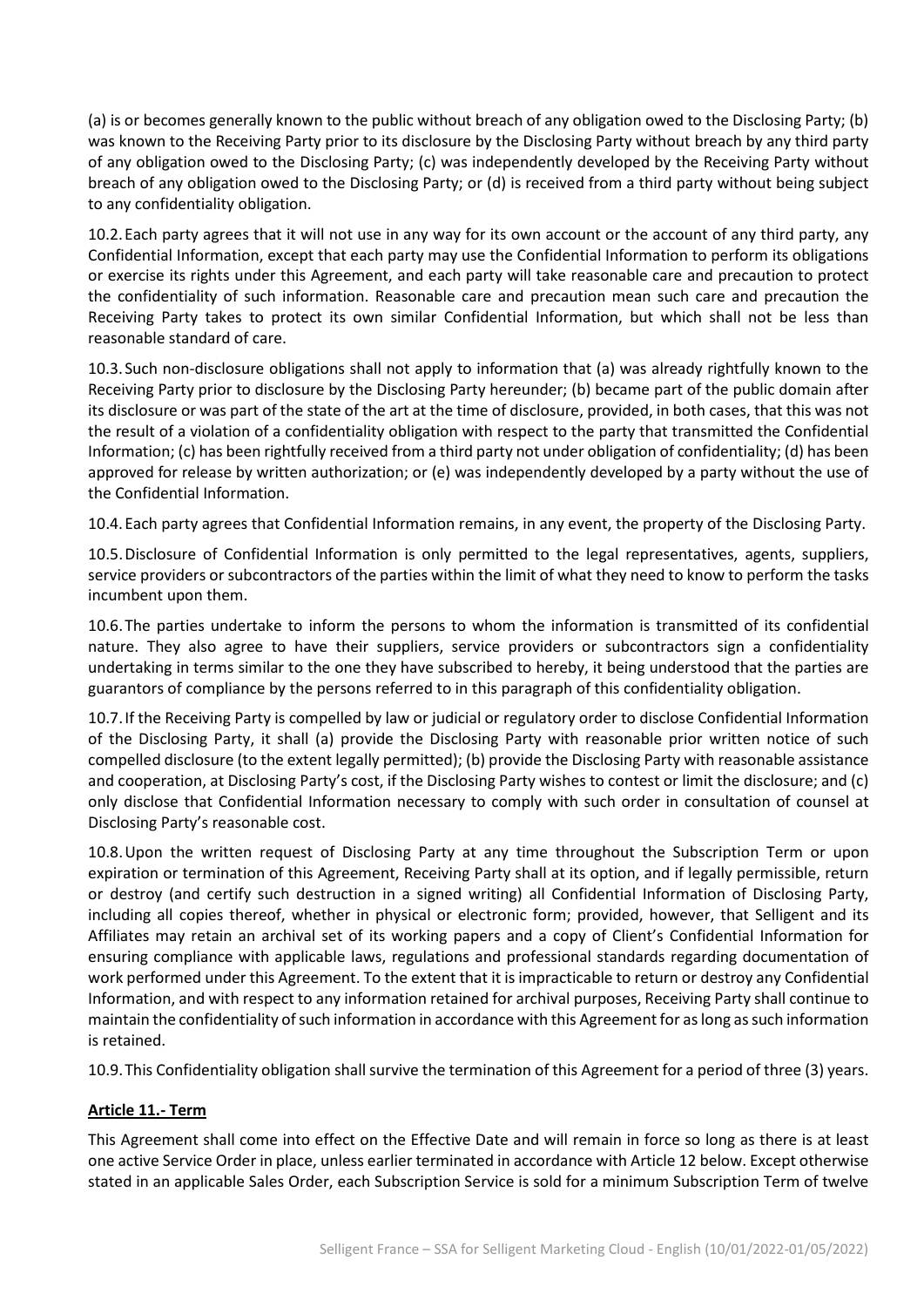(12) months as of such Subscription Service Start Date (i.e. password and log-in delivered to Client). Each Sales Order will renew in accordance with the renewal conditions set forth in such Sales Order. Renewals will automatically pertain to all Subscription Services of the Sales Order.

# **Article 12.- Termination**

12.1. Either party may by written notice served on the other party terminate this Agreement immediately without any court intervention if the other party is in material breach of its obligations under this Agreement and, if such breach is remediable, fails to remedy that breach within a period of thirty (30) calendar days after receipt of notice in writing requiring it to do so. Moreover, should Client remain in breach of its payment obligation notwithstanding two (2) written reminders to pay within seven (7) calendar days each, Selligent has the right to deactivate Client's passwords and log-ins and/or to block access to the Services, whereby the contractually agreed fees will remain due for the period during which access was blocked and/or passwords and log-ins deactivated and Client will be solely responsible for all consequences that result from the blocking and the deactivation, without possibility of recourse against Selligent.

12.2.Each party is also entitled to terminate this Agreement if the other party becomes the subject of a petition in bankruptcy or any other proceeding relating to insolvency, receivership or liquidation.

12.3.Selligent is entitled to terminate this Agreement immediately without any court intervention nor notice period (i) for any material violation by Client that risks the safety, security or reputation of any network, person or entity, or for violation of Selligent applicable use of the Services as set forth in Article 8 or (ii) in the event Client becomes a competitor, directly or indirectly as a result of its direct or indirect shareholders.

12.4.In the event of the premature termination of the Agreement due to Selligent breaching its obligations, Selligent will reimburse Client the portion of any fees that have been paid in advance by Client and cover the period during which the Services have not been provided.

12.5.In the event of the premature termination of the Agreement due to Client breaching its obligations, Client must pay (i) all of the Subscription Services fees provided for in this Agreement and (ii) the Project Services and Support Services provided up to the termination date.

12.6.Notwithstanding any termination of this Agreement, the provisions of this Agreement that by their nature should survive the termination, shall survive the termination of this Agreement.

# **Article 13.- Fees & Payment**

**13.1** Fees. Client shall pay all fees specified in all executed Services Order hereunder. All fees are quoted in EURO, excluding VAT or any other relevant taxes. Except as otherwise provided in this Agreement, fees are nonrefundable.

**13.2** Invoicing & Payment. Fees for the Services will be invoiced in accordance with the terms in the relevant Service Order. Invoices are payable within thirty (30) calendar days from the date of invoicing. In the event of late payment, Selligent will automatically (no notice of non-performance being required) be entitled to (i) an interest for late payment equal to three times the legal interest rate applied on the unpaid amount. Selligent is also entitled to the debt collection lumpsum pertained to in sections L.441-6 et D441-5 of the Code of Commerce

**13.3** Indexation. All fees applicable pursuant to this Agreement are adjusted each year on the anniversary date of the Subscription Term Start Date, as defined in the relevant Sales Order, depending on the variations in the Syntec price index (hereafter the "**Index**"), using the formula:

P1 = (P0 X S1)/S0 where:

- P1 = New Fee for the year N
- P0 = Current Fee
- S1 = Index from the month before the month of the anniversary date of the Subscription Term Start Date for the year N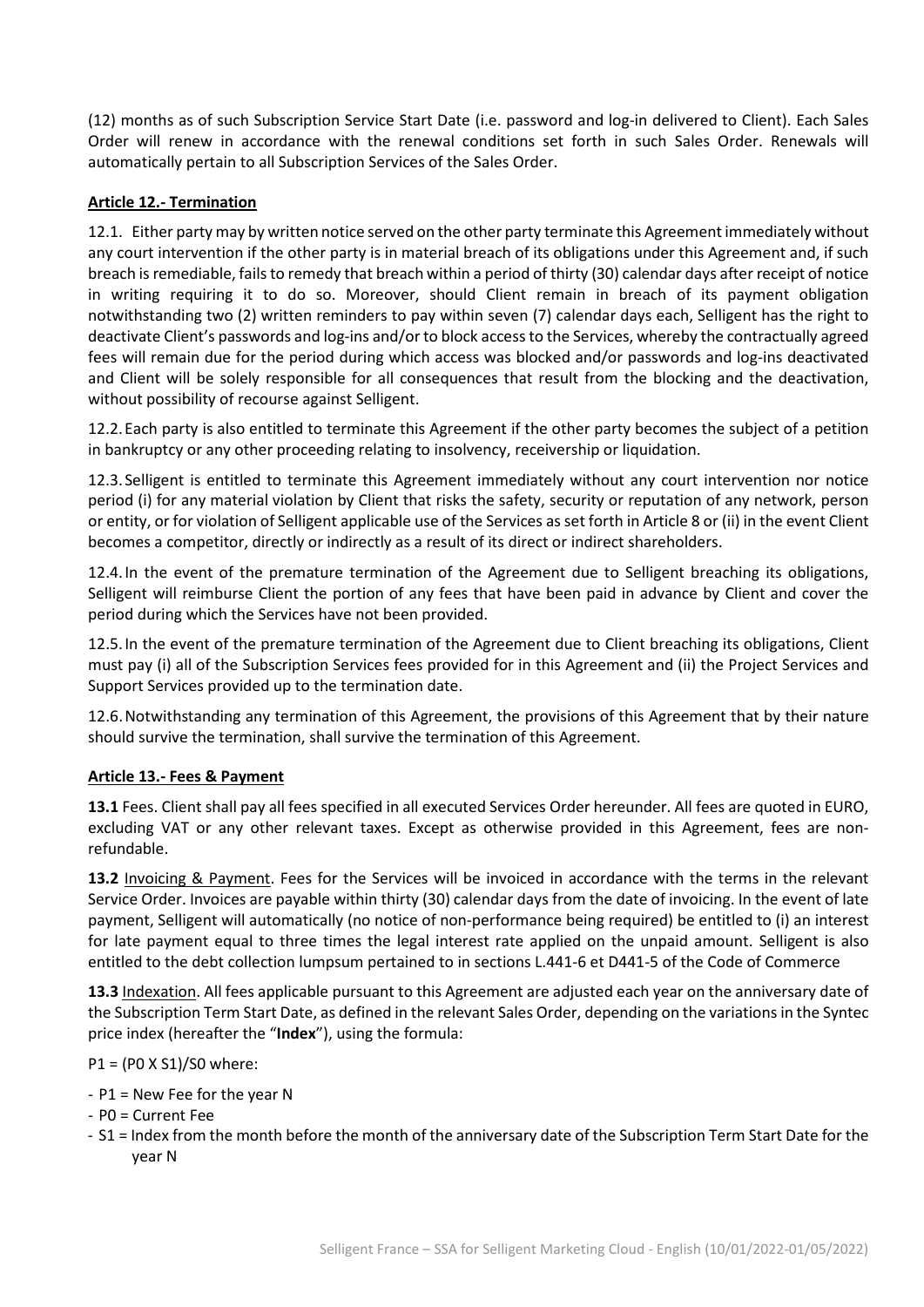- S0 = Index from the month before the month of the anniversary date of the Subscription Term Start Date for the year N-1

Example:

Subscription Term Start Date: 15 March 2021 – Monthly Subscription Fee of €5,000 The first indexation shall take place on 15 March 2022 as follows:  $PO = £5,000$ S1 = [102] (index of February 2022, published beginning of March 2022) S0 = [101] (index of February 2021, published beginning of March 2021)  $P1 = (5,000*102)/101 = \text{\textsterling}5,049.50$ 

# **Article 14.- Commercial reference**

Client authorizes Selligent to use the following information as a commercial reference in publications, events and actions to promote Selligent's products and services: Client's name and information that is publicly known about Client (including Client's logo). Client can revoke this authorisation at any time in writing without any justification.

# **Article 15.- General Provisions**

**15.1. Entire Agreement – Severability -** The Agreement is the entire agreement between the parties relating to subject matter hereof, and supersedes all prior or simultaneous agreements, negotiations or statements.

Any commercial offer issued by Selligent under this Agreement shall be valid for a maximum period of three (3) months.

Parties acknowledge that the interconnected environment of cloud computing is subject to rapid and substantial change of operational, legal and data security requirements or parameters. This Agreement may need to be amended from time to time as a result of the enactment of new laws or regulations applicable to the Selligent Services, in particular as regards data security, or of substantial changes imposed by terms of use of public clouds' services. Such change, if any, will be notified to Client in writing and shall be applicable subject to a notice period of 30 days.

Subject to the above, this Agreement may not be released, discharged, amended or modified in any manner, except by an instrument in writing signed by a duly authorized officer or representative of each party.

In case any provision of this Agreement is held invalid or unenforceable for any reason, the remaining provisions shall continue in full force without being impaired. Client and Selligent shall act in good faith to replace any invalid provision with a valid one that most closely approximates the intent and economic effect of the invalid provision.

**15.2**. **Other Documents** - No terms, provisions or conditions of any purchase order, acknowledgment or other business form that Client may use in connection with the purchase of any Service will have any effect on the rights, duties or obligations of the parties under, or otherwise modify this Agreement, irrespective of any failure of Selligent to object to such terms, provisions or conditions. Service Orders are non-cancelable and non-refundable except as expressly provided otherwise.

**15.3**. **Governing Law – Limitation** - This Agreement is governed by and construed under French law, without reference to its conflicts of law principles (i.e. in the event of any conflicts, French law, rules and regulations shall prevail and govern). Any dispute in connection to this Agreement shall be subject to the exclusive jurisdiction of the courts of Paris. Any claim before a court in connection with this Agreement can only be initiated by the signing entity and is subject to a limitation period of one (1) year as of the date when the facts giving rise to such claim are known or should have been known by the claimant.

**15.4**. **Force Majeure -** Neither party shall incur any liability to the other for any failure to perform any of its obligations under this Agreement to the extent such failure is caused by events, occurrences or causes beyond its reasonable control and without any negligence on the part of the party seeking protection under this Article. Such events shall include, without limitation, acts of God, strikes, lockouts, riots, acts of war, terrorism, earthquake,